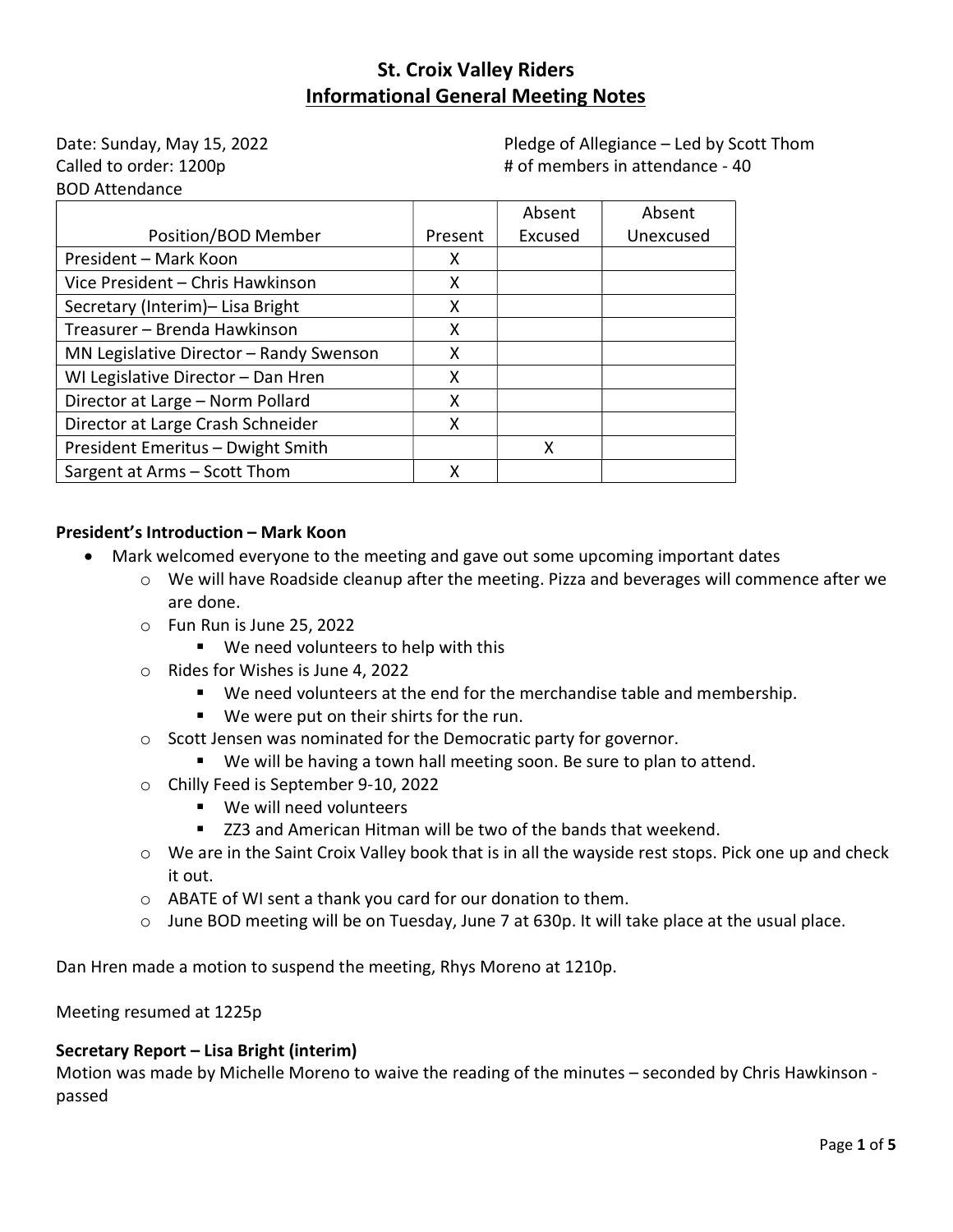# Treasurer's Report – Brenda Hawkinson

Account Balances: General Fund \$13,399.86 Sunshine Fund \$2,983.57 Merchandise trailer fund I at \$1213.00 Motion to accept the Treasurer's Report made by Chris Hawkinson – seconded by Michelle Moreno – passed

- Officer nominations
	- $\circ$  President In addition to Article 3 section 3.3 of the bylaws, work with ABATE of MN state coordinator, work with ABATE of WI state coordinator, work with MRF President Kirk "Hardtail" Willard, work with MRF Government Relation's officer, work with MN Department of Safety and other governors and politicians. Direct all SCVR general membership and BOD meetings, attend committee meetings, attend Meeting of the minds, Heartland STEAM and Lobby Days at the Capital. Create monthly phone message and set it up with One Call Now System. Address our guests at Membership drives, rides, Chili Feed and Appreciation party. Attend Public Relations events such as biker days at the capital, toys for tots, swap meets and other club or organization events. Deal with all media and work with our legislative directors on political contacts. Do banking and purchasing of items for SCVR and oversee checking account. Responsible for the agenda of the BOD and general membership meetings. Write quarterly SCVR Newsletter articles. Responsible for the PO Box and SCVR check card.
		- **Nominations** 
			- Norm Pollard accepted  $4/10/2022$ , withdrew  $5/15/2022$
			- Chris Hawkinson declines 4/10/2022 and declines 5/15/2022
			- Jay Griffiths accepted 5/15/2022
	- $\circ$  Secretary Attend all general membership meetings and BOD meetings. Find a substitute to take notes for meetings if you must be absent. Take diligent notes during each meeting. type the notes and distribute to the board the following week for review/revisions. Submit final minutes for posting to the webmaster. Print and bring the minutes for the general membership and BOD meeting to the next meetings to be distributed. Read minutes during the general membership meeting for membership approval. Keep historical records of the minutes for all meetings.
		- **Nominations** 
			- Lisa Bright accepted 4/10/2022
			- Dawn Griffiths declined 4/10/2022
	- $\circ$  Director at Large be the liaison for members that want issues/feedback/ideas brought to the BOD. Attend SCVR general membership and BOD Meetings. Listen to concerns from members. Find answers if possible. Solve problems. If cannot solve problem, bring to the attention of the BOD. Keep BOD informed of general concerns/issues of members. Clarify correct facts to membership. Participate in/complete tasks to ensure successful SCVR events. Troubleshoot at SCVR events. Act on behalf of other BOD members or chairpersons when not available. Represent SCVR at outside events (i.e. Legislative Day, booths at events, STEAM conferences). Membership spotlight article for quarterly SCVR newsletter. Other duties as assigned.
		- **Nominations** 
			- Jay Griffiths accepted 4/10/2022, withdrew 5/15/2022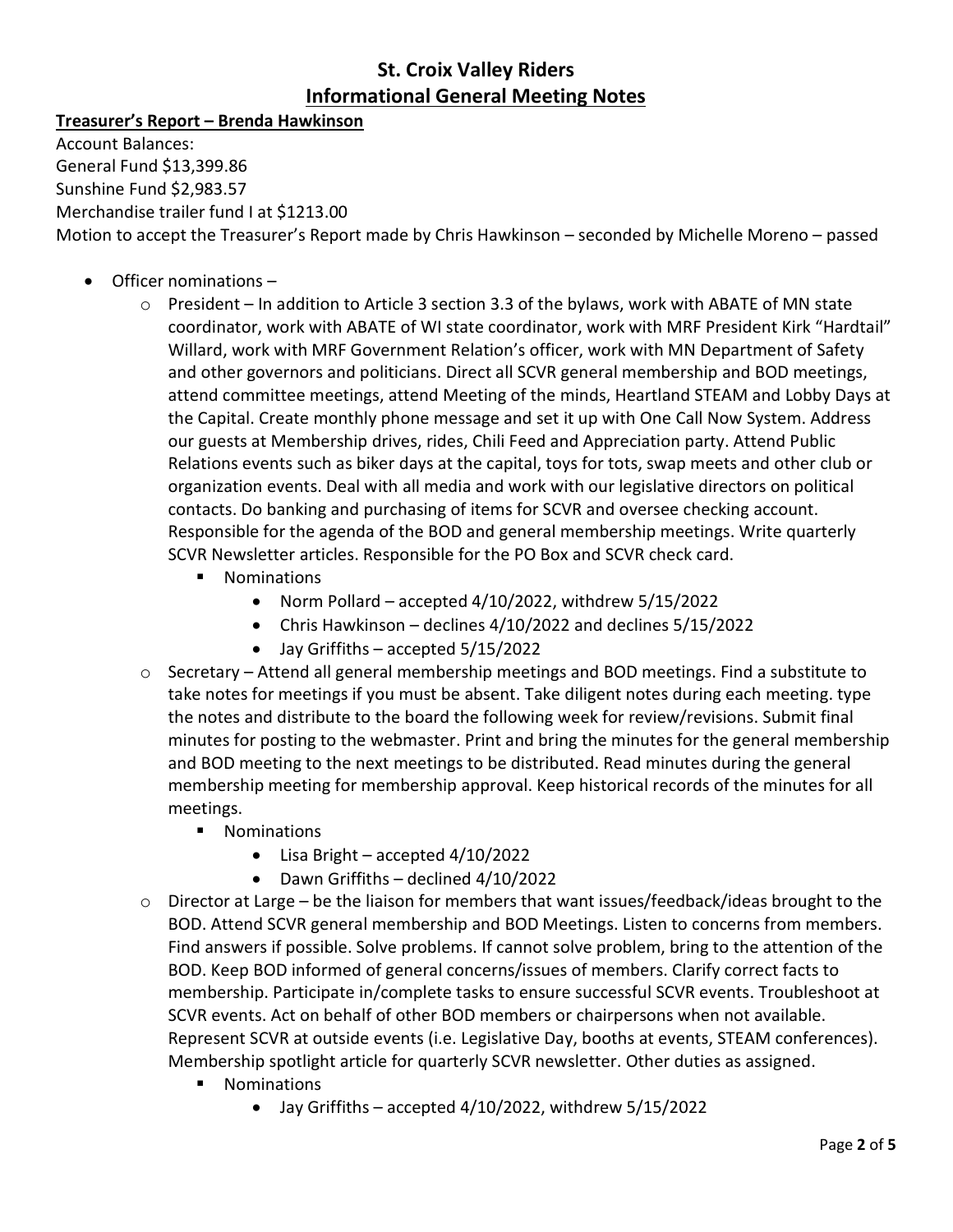- Chuck Reiselman declined 4/10/2022
- Tom Pollard accepted 4/10/2022
- $\bullet$  Mark Koon declined 4/10/2022
- Matt Torgenson accepted 4/10/2022
- Andy Biehl declined  $4/10/2022$
- Norm Pollard accepted 5/15/2022
- o MN Legislative Director Attend all SCVR membership meetings. Monitor and report on all pertinent State and Federal motorcycle issues by means of website, newsletter and reports at membership meetings. Attend State Legislative committee meetings of interest as schedule allows. Testify at Legislative committee meetings of interest as schedule allows. Communicate immediate threats to membership via website and/or "one call now" for membership response. Encourage Members to be come politically involved for motorcycle rights. Coordinate with "Web Master" to post legislative items of interest for the membership to read. Establish an ongoing relationship with State and Federal elected officials. Attend SCVR general membership and BOD meetings, Bikers on the Beltway, Meeting of the Minds, Heartland STEAM as schedule allows. ALWAYS BE A POSITIVE FORCE AS AN AMBASSADOR FOR THE SCVR AND MOTORCYCLE **RIGHTS!** 
	- **Nominations** 
		- $\bullet$  Don Morly accepted 4/10/2022
- $\circ$  Audit Committee Attend annual meeting to audit the SCVR books
	- **Nominations** 
		- Nicole Mohler- accepted 4/10/2022
		- Christy DeCamp accepted  $5/15/2022$

Nomination closed at 1232p

Ballot counters for the June meeting will include: JoAnn Alexander and Randy Swenson Absentee ballots can be requested but will need to be mailed and post marked no later than Wednesday, June 1 or emailed to SCVR@yahoo.com no later than Sunday, June 5<sup>th</sup>.

#### COMMITTEE REPORTS

Merchandise Report – Michelle Moreno/Tiffani Tjepkes/Dawn Griffith (absent) Help will be needed for the booth at the Ride for Wishes event.

#### Membership Report – Lisa Bright

Membership renewals have been coming in. We currently have 605 members of which 66 are lifetime.

#### Rider's Education – David Bright

- We will have another Crash Scene Management course on May 22 from 9a-430p.
- St. Paul Harley is offering a discount on all basic rider courses schedule before the end of the month. Be sure to share this information.

#### Road Captain – Matt Tjepkes - absent

- Fun Run is June 25
- Looking at an earlier ride time for the Chilly Feed so more can participate.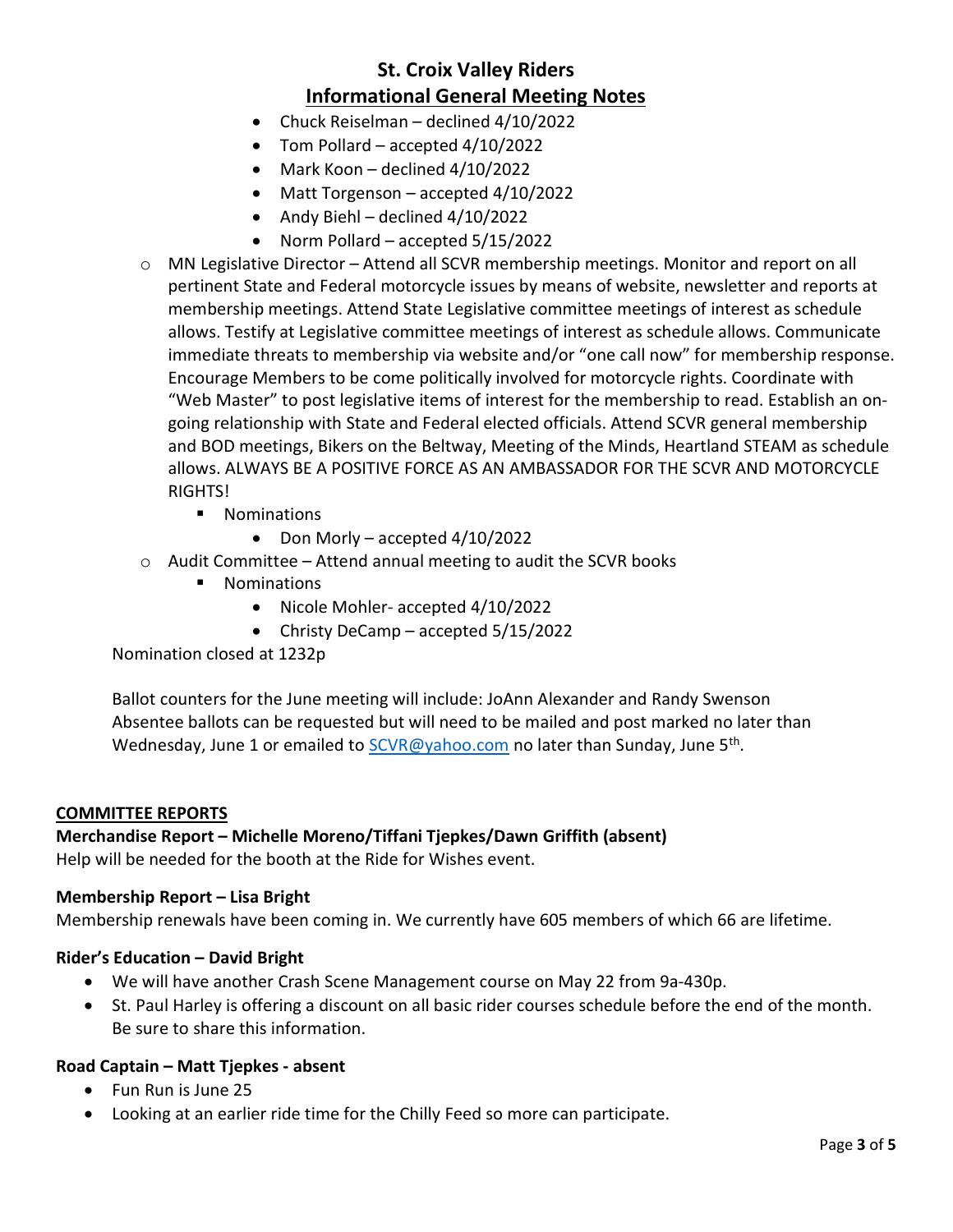o Know you can do your own ride as well, if you wish.

## MN Legislative Report – Randy Swenson

- Legislative districts are changing, be sure you know who is your new representative. be sure to go to our website and get information on who your legislator is. (MN – https://www.gis.lcc.mn.gov/iMaps/districts/ and WI - https://maps.legis.wisconsin.gov/ )
- Underinsured/Uninsured bill. (SF1428) is still on the table. Be sure you call your representatives and tell them to vote NO!

### WI Legislative Report – Dan Hren present and left early

Dan Hren posted his resignation at the May 15, 2022 meeting.

#### Public Relations – Kim Fricke (Absent)

 All posts on FB need to be approved by an admin. We will not post what conflicts with our own events. And we are not here to promote bands.

#### Adopt-A-Highway: Jay Griffiths

Clean up is today. Hope to see many of you there.

#### Web Master – Sheila Sumner (Absent)

- Please be sure to send any items that may need correcting or adding to the website to Sheila.
- We will be needing a new webmaster as of Jan 2023.

## Newsletter – John Olson (Absent)

- Lisa assisted John with the newsletter this past quarter.
- We are getting newsletters back, please be sure to update your address if you move.
- $\bullet$  Next deadline for newsletters is June 15<sup>th</sup>. Please make sure you get your articles in on time.

#### Advertising – Vacant

#### We are looking for someone who may be interested in filling this position.

#### Sunshine Fund – Brenda Hawkinson

- No events to report.
- Remember to let Brenda know if something is going on so she can send a card weddings, babies being born, illness, or death. Remember we want to share with the good too!

#### Chili Feed – Mark Koon handing the baton to Norm Pollard

- Meeting July 10 at 11am at the Gaslite Bar
- Looking for vendors of all kinds (food and or other things) if you think someone may be interested have the contact Chris Hawkinson
- 2023 will bring the need for new parking chairs we would love for someone to shadow this years parking chair. Let us know if you are interested.
- Sign ups for areas will be out soon.

### MFR – (Vacant)

This weekend was Bikers on the Beltway